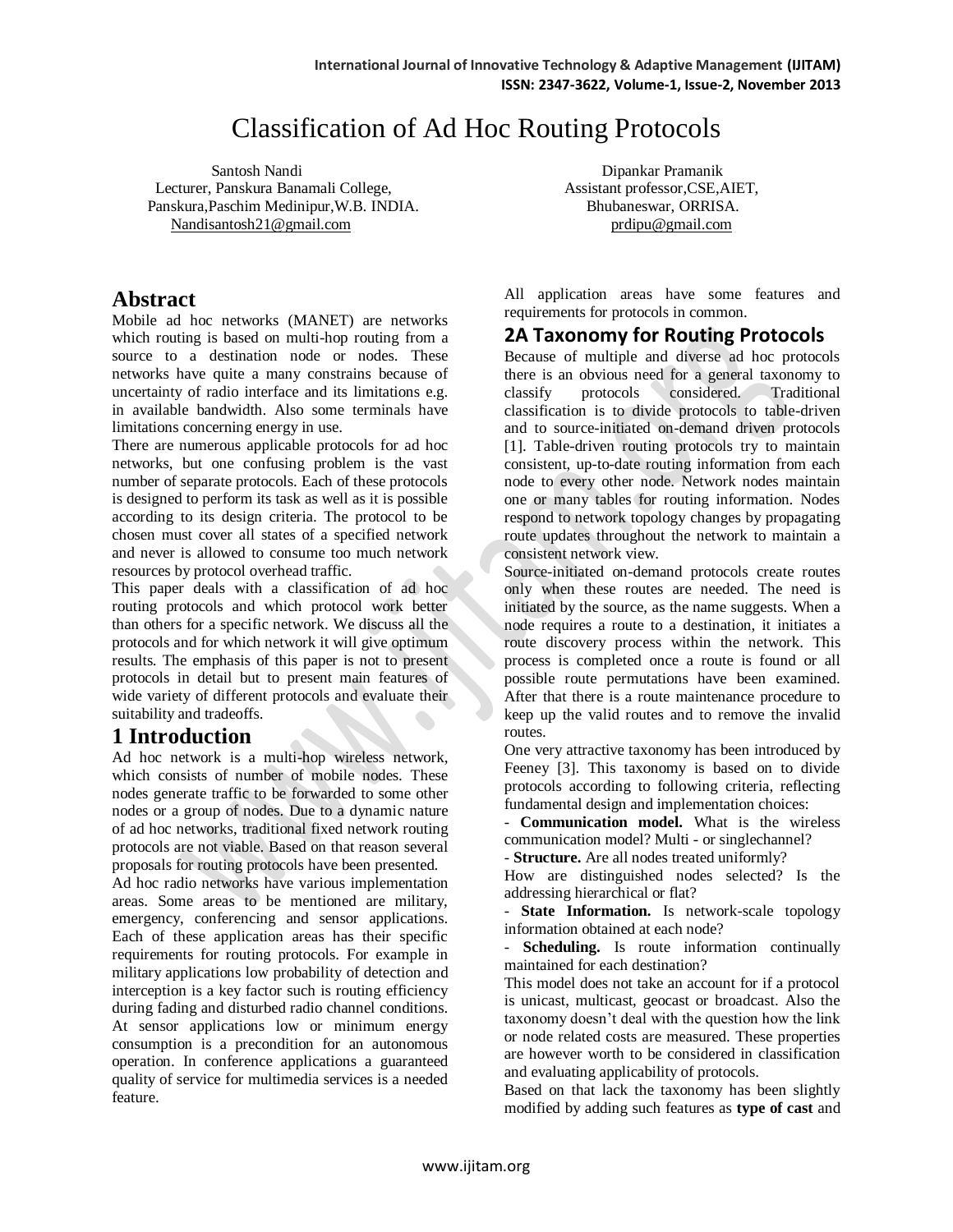**cost function**. Type of cast feature is an upper level classification and so the protocols to be classified must firstly divide by type of cast and after that the more accurate taxonomy can be applied. The above mentioned taxonomy is applied to unicast protocols, while in the context of multicast and geocast protocols a specified taxonomy has been introduced. The overall taxonomy and specially the unicast protocol classification can be seen in figure 1.

The cost function is a classification to be concatenated after presented taxonomy. It is like a remark to be noticed when considering the applicability of the protocol to be chosen.

# **2.1 Communication Model**

Protocols can be divided according to communications model to protocols that are designed for **multi-channel** or **single-channel**  communications. Multi-channel protocols are routing protocols generally used in TDMA or CDMA-based networks. They combine channel assignment and routing functionality. That kind of protocol is e.g. Clusterhead Gateway Switched Routing (CGSR) [4]. Single -channel protocols presume one shared media to be used. They are generally CSMA/CA-oriented, but they have a wide diversity in which extend they rely on specific link-layer behaviors.

# **2.2 Structure**

Structure of a network can be classified according to node uniformity. Some protocols treat all the nodes uniformly, other make distinctions between different nodes. In **uniform protocols** there is no hierarchy in network, all nodes send and respond to routing control messages at the same manner.

In **non-uniform protocols** there is an effort to reduce the control traffic burden by separating nodes in dealing with routing information.

# **2.3 State Information**

Protocols may be described in terms of the state information obtained at each node and / or exchanged among nodes. **Topology-based protocols** use the principle that every node in a network maintains largescale topology information. This principle is just the same as link-state protocols use.

**Destination-based** protocols do not maintain largescale topology information. They only may maintain topology information needed to know the nearest neighbors. The best known such protocols are distance-vector protocols, which maintain a distance and a vector to a destination (hop count or other metric and next hop).

# **2.4 Scheduling**

The way to obtain route information can be a continuous or a regular procedure or it can be trigged only by on demand. On that basis the protocols can be classified to proactive and on-demand protocols. **Proactive protocols**, which are also know as tabledriven protocols, maintain all the time routing information for all known destinations at every source. In these protocols nodes exchange route information periodically and / or in response to topology change.

In on-demand i.e. in **reactive protocols** the route is only calculated on demand basis. That means that there is no unnecessary routing information maintained. The route calculation process is divided to a route discovery and a route maintenance phase.

# **2.5 Type of Cast**

Protocols can be assumed to operate at unicast, multicast, geocast or broadcast situations.

In **unicast protocols** one source transmits messages or data packets to one destination. That is the most normal operation in any network.

**Multicast routing protocols** try to construct a desirable routing tree or a mesh from one source to several destinations. These protocols have also to keep up with information of joins and leave ups to a multicast group.

The purpose of **geocast protocols** is to deliver data packets for a group of nodes which are situated on at specified geographical area. That kind of protocol can also help to alleviate the routing procedure by providing location information for route acquisition. **Broadcast** is a basic mode of operation in wireless medium. Broadcast utility is implemented in protocols as a supported feature. Protocol only to implement broadcast function is not a sensible solution.

# **2.6 Cost Function**

When making routing decisions in ad hoc environments, it is normally not enough to take only considerations to hop count. In ad hoc networks there is a wide variety of issues to consider such as link capacity, which can vary in large scale, latency, link utilization percentage and terminal energy issues to mention a few most relevant. That is why there is a need to adapt cost functions to route calculations. Rough classification of protocols according to cost function can be based on **hop count** approach (no special cost function applied) and to **bandwidth** or **energy** based cost functions. Also quite a different approach to routing metrics is used by Associativity Based Routing (ABR) protocol, which uses **degree of association stability** for a metric to decide for a route. That means that presumably more permanent routes are preferred. [5]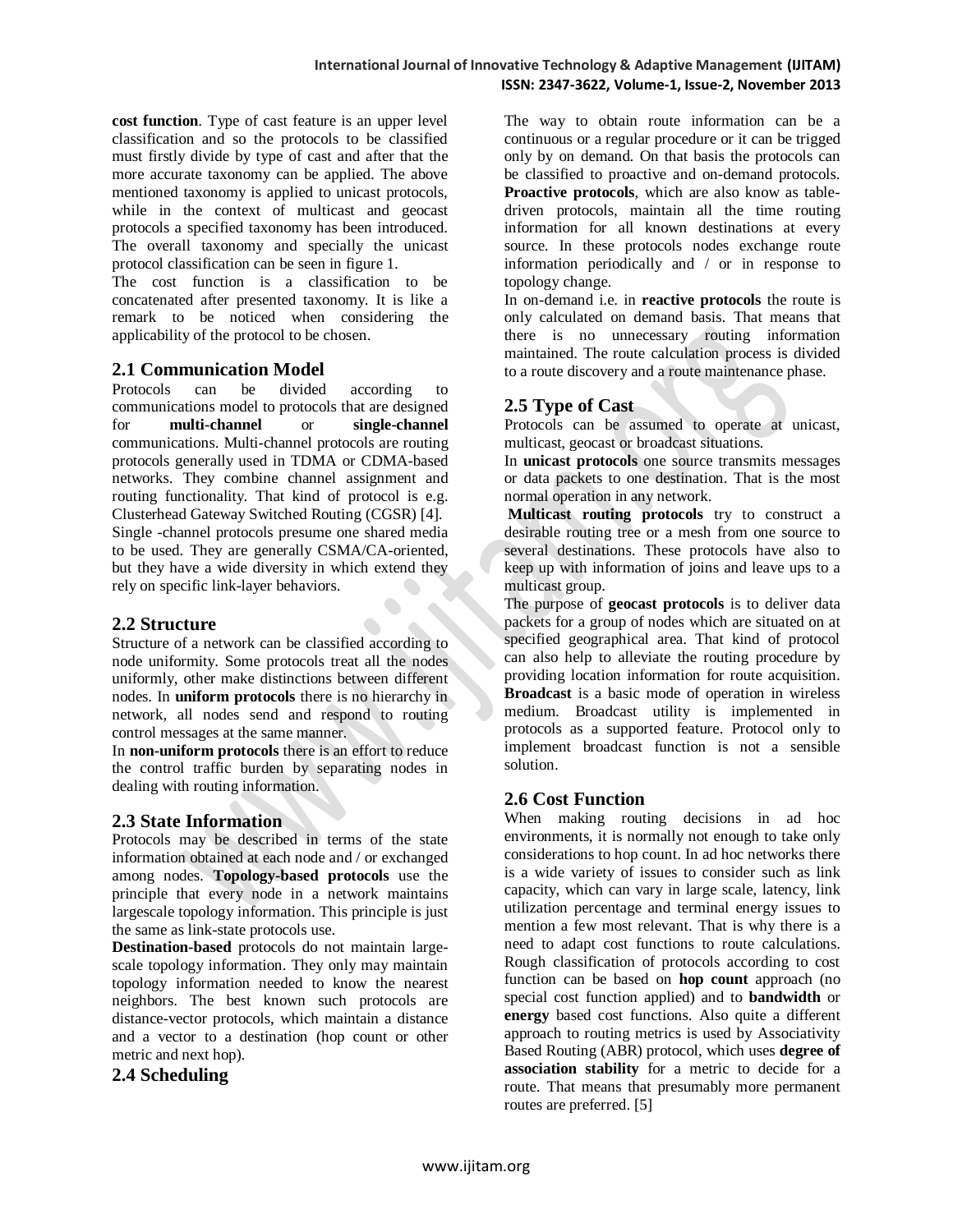

**Figure 1: Taxonomy of Protocols. Classification of unicast protocols shown.**

# **3 Overview of selected Protocols**

There are unicast, single channel protocols, which are uniform or non-uniform. Uniform protocols are divided to topology-based protocols, in where nodes are aware of the topology information of all other nodes in the network or to destination-based protocols, in where nodes only know the preferred next hop to a destination.

One protocol to belong to that topology-based class is GSR (Global State Routing) and the other is DSR (Destination Source Routing). One main difference between these protocols is the scheduling method. GSR is a proactive protocol, which will all the time have the information needed for routing. DSR is on its behalf a reactive protocol, which will obtain needed information only on demand.

To destination-based protocols belong such protocols as DSDV, AODV, TORA, ABR and WRP. The well known difference between e.g. DSDV and AODV is the scheduling method. The DSDV is proactive as is WRP, but AODV, TORA and ABR all are reactive protocols.

To be classified to single channel, non-uniform protocols there are such protocols as ZRP, FSR, OLSR, CEDAR and CBRP. Form these protocols ZRP, FSR, and OLSR belong to neighbor selection protocols, which have a common feature to select network subsets by individual nodes themselves. In partitioning protocols there are some kind of clustering and cluster head selection mechanism. To partitioning protocols belongs e.g. CEDAR and CBRP.

To unicast multi-channel protocols include such protocols as CGSR and Epidemic. CGSR is a non uniform protocol and Epidemic is a uniform protocol. The unicast protocols presented here shortly are the following:

- GSR
- WRP
- OLSR
- FSR
- CEDAR
- CGSR
- Epidemic

# **3.1 Topology Based Protocols 3.1.1 GSR**

Global State Routing (GSR) [6] is a uniform, topology oriented, proactive routing protocol. It is a variant of traditional link-state protocols, in which each node sends link-state information to every node in the network each time its connectivity changes. GSR reduces the cost of disseminating link-state information by relying on periodic exchange of sequenced data rather than flooding.

In GSR, each node periodically broadcasts its entire topology table to its immediate neighbors. The topology table includes the node's most recent assessment of its local connectivity and its current link-state information for the whole network topology. Each entry is tagged with a sequence number. A destination's link-state entry is replaced only if the received entry has a larger sequence number. Based on the complete topology information in the topology table, any shortest-path algorithm can be used to compute a routing table containing the optimal next - hop information for each destination. GSR defines a variant of Dijkstra's algorithm for this purpose.

# **3.2 Destination Based Protocols 3.2.1 WRP**

The Wireless Routing Protocol (WRP) [7] is a proactive, destination-based protocol. WRP belong to the class of path finding algorithms. The typical feature for these algorithms is that they utilize information about distance and second-to-last hop (predecessor) along the path to each destination. Path-finding algorithms eliminate the counting-toinfinity problem of distributed Bellman- Fordalgorithms by using that predecessor information, which can be used to infer an implicit path to a destination and thus detect routing loops.

In WRP there is a quite complicated table structure. Each node maintains four different tables as in many other table-driven protocols only two tables are needed. These four tables are: 1) distance table, 2) routing table, 3) linkcost table and 4) message retransmission list (MRL) table.

The distance table of a node (i) contains the distance of each destination node (j) via each neighbor (k): (D<sup>i</sup>  $_{ik}$ ) and the predecessor of destination (j) reported by neighbor (k): (pijk). The equivalent routing table contains the distance to the destination (Dij), the predecessor of the chosen shortest path to destination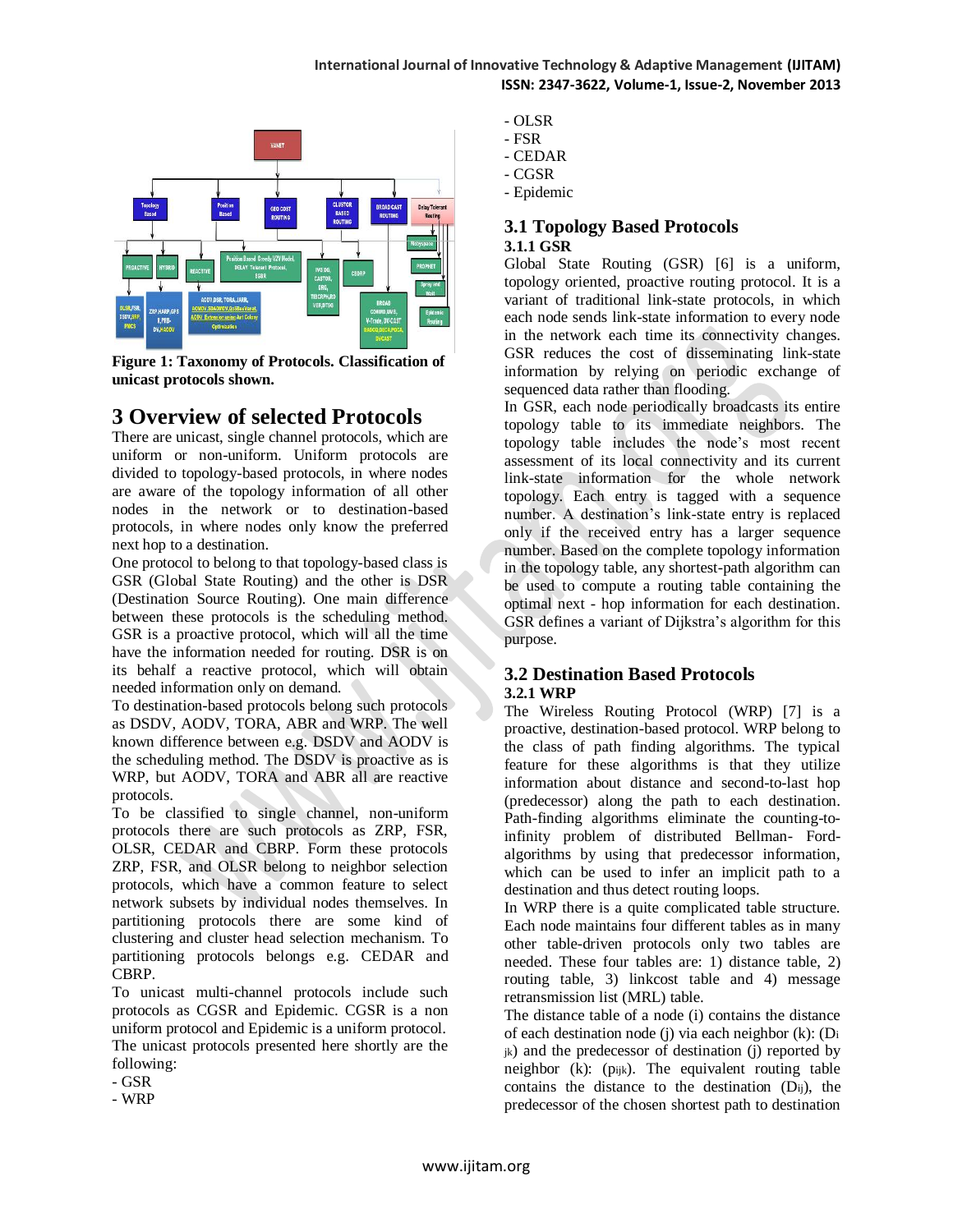(pij), the successor (sij) of the chosen shortest path to destination and also a marker (tag  $I_i$ ) used to update routing table. The link-cost table of a node lists the cost of relaying information through each neighbor (lik). Each entry of MRL contains the sequence number of the update message, a retransmission counter, an acknowledgement-required flag with one entry per neighbor and a list of updates sent in the update message. The MRL records which updates in an update message need to be retransmitted and which neighbors should acknowledge the retransmissions.

In WRP nodes exchange routing-table update

#### **Figure 2: An example of WRP-routing protocol's operation [7]**

# **3.3 Neighbor selection protocols 3.3.1 OLSR**

Optimized Link State Routing (OLRS) [8] is a topology based, neighbor selection protocol, in which each node only maintains a subset of network topology information. OLRS is a proactive protocol, because it exchanges the topology information with other nodes regularly to maintain information required for routing.

OLRS reduces the cost of distributing network-scale link-state information by two ways. First, it uses multipoint relays (MRP) [9] to reduce redundant rebroadcasting during flooding operation. That is the key concept of the protocol. MRPs are selected nodes, which forward broadcast messages during the flooding process.

In figures 3 (a) and 3 (b) there is an illustrative example what is the cost difference between broadcast by flooding and by multipoint relays.

#### **(a) (b)**

#### **Figure 3: Diffusion of broadcast message using pure**

#### **flooding (a) and multipoint relays (b) [9].**

Secondly each node only broadcast the state of nodes in its own multi-point relay set. That is a method to reduce the contents of the control messages. A node's multipoint relay set is the minimal subset of its onehop neighbors, which must rebroadcast a message so that it is received by all of its two-hop neighbors.

When a node sends a broadcast message, all of its neighbors receive and process the data. However, only those neighbors, which belongs to the source node's MPR set and have not previously received the message re-broadcast it. This reduces the number of broadcast messages needed to flood a message through the network. Since each node selects its MPR set independently, it must know the topology of its two-hop neighborhood, but additional inter-nodal coordination is not required.

In the OLSR protocol, each node uses this flooding technique to distribute the link-state of its own MPR

set. This is done periodically. The update period is in its minimum when there is detected a change and when the network is in its stabile state there is a updates only between refresh intervals. Each node uses the attained topology information to construct its routing tables. For the neighbor sensing purposes the OLSR uses HELLO-messages, because each node should detect the neighbor interfaces with which it has a direct and symmetric link. OLSR supposes bidirectional links and so the connectivity must be checked in both directions.

HELLO-messages are broadcast to all one-hop neighbors, but are not relayed to further nodes. OLSR is well suited to large and dense mobile networks, as the optimization achieved using the MRPs works well in this context. The larger and more dense the network, the more optimization can be achieved. OLSR is well suited for networks, where traffic is random and sporadic between several nodes rather than being almost exclusively between a small specified set of nodes. [8]

#### **3.3.2 FSR**

Fisheye Source Routing (FSR) [10], [11] is based on a method to divide each node's neighborhood to blurred zones so that the information details and accuracy is better for nodes to be near. The name's basis is on the phenomenon of fish eye's ability to see objects the better the nearer they are. In FSR zones are classified according to the distance, measured by hops, from the node. In figure 4 there can be seen three differed zones.

#### **Figure 4: Scope of fisheye [10]**

FSR is a protocol to be built on top of another protocol. It can be applied to work together with some link-state protocols as GSR. In GSR link state packets are not flooded but nodes maintain a link state table based on the up-to-date information received from neighboring nodes and periodically exchange it with their local neighbors.

The drawbacks of GSR are the large size update messages and the latency of the link state change propagation. FSR is applied to alleviate that situation by reducing the size of update messages without seriously affecting routing accuracy.

The reduction of update message size is obtained by using different exchange periods for different entries in the table. The entries corresponding to nodes within the smaller scope are propagated to the neighbors with the highest frequency. As a result, a considerable fraction of link state entries are suppressed, thus reducing the message size. The imprecise knowledge of best path to a distant destination is compensated by the fact that the route becomes progressively more accurate as the packet gets closer to its destination.

# **3.4 Partitioning Protocol**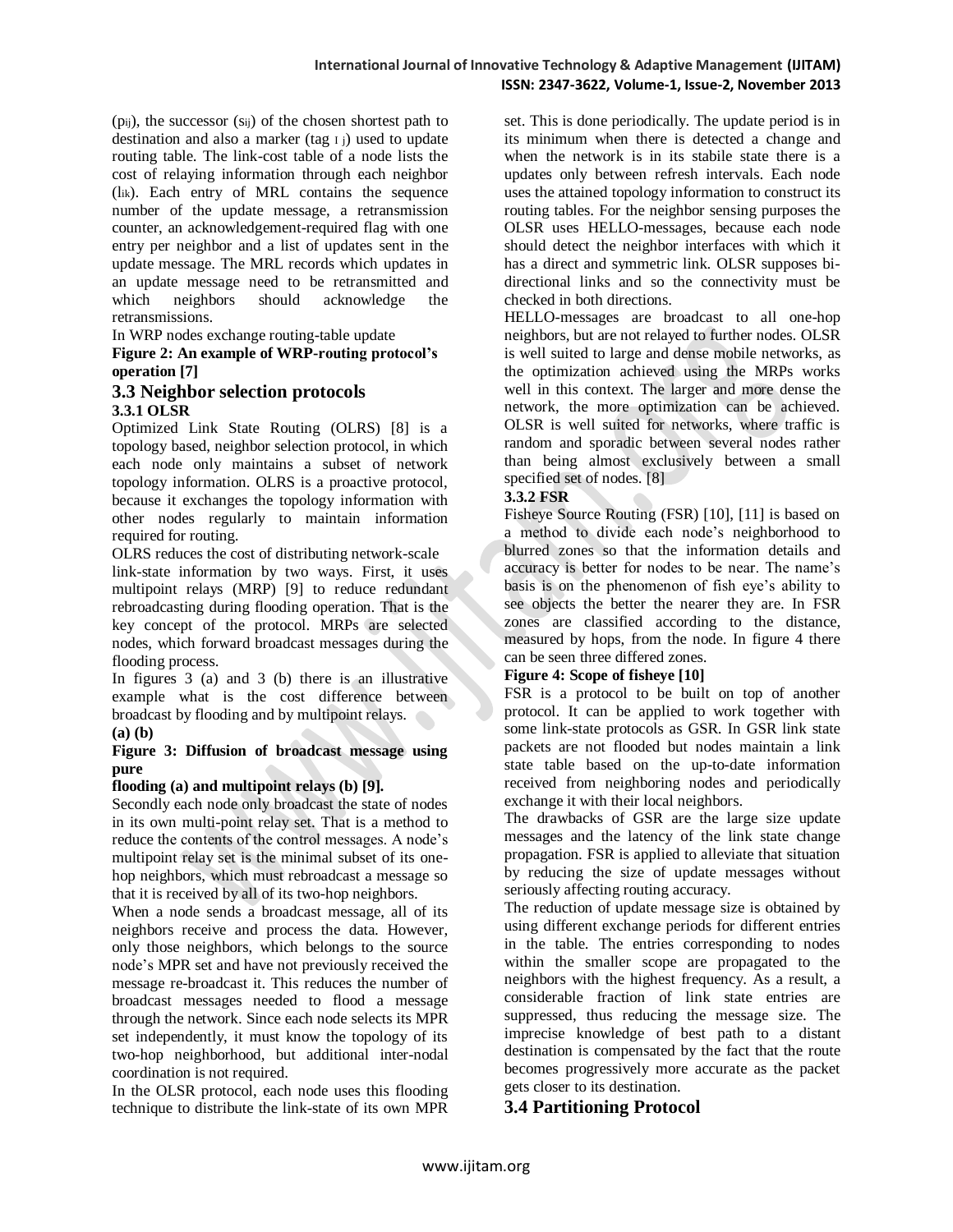#### **3.4.1 CEDAR**

Core Extraction Distributed Ad hoc Routing (CEDAR) [12] is a partitioning protocol, emphasizing QoS support. Each partition includes a core node. The core nodes use a reactive source routing protocol to outline a route from a source to a destination. Partitioning uses minimum dominating set (MDS). This is the minimum subset of nodes such that all nodes are at most one hop away from a dominating node. The core consist of the dominators and tunnels, which are unicast paths to connect each core node with nearby core nodes. By definition of MDS, these tunnels consist of at most two intermediate non-core nodes and form a connected graph. In order to discover their core neighbors and select tunnels, core nodes advertise their presence in the three-hop neighborhood.

#### **Figure 5: CEDAR core with dominators (large dots) and tunnels (small dots) [12]**

When a source has no route to destination, it forwards a "route request"-message to its dominator. Instead of using broadcast flooding to disseminate the request, CEDAR uses a unicast mechanism, which is called core broadcast. That causes the request to be forwarded to all dominators core neighbors. This mechanism is used to discover a core path or source route from the dominator of source to the dominator of the destination. A "route reply" message containing this route is sent back to the source.

## **Figure 6: CEDAR core broadcast [12]**

CEDAR has three key components: 1) the establishments and maintenance of self-organizing routing infrastructure (core) for performing route computations, 2) the propagation of the link-states of high-bandwidth and stable links in the core through increase/ decrease waves 3) a QoS route computation algorithm that is executed at the core nodes using only locally available state.

QoS routing in CEDAR is achieved by propagating the bandwidth availability information of stable links in the core sub-graph. The propagation of link-state is performed by slow-moving increase-waves, which denotes increase of bandwidth and by fast moving decrease waves, which denotes decrease of bandwidth correspondingly.

# **3.5 Multichannel Protocols**

*The main distinct feature for multichannel protocols is* the ability to support different communications channels. Some nodes may have access to more than one physical medium or a node may be allowed to change the channel during routing operation.

Multichannel protocols may also be divided at the same way as single channel protocols to different subclasses.

They can be treated as uniform or non-uniform as is the case with the two protocols presented in here. The

two protocols appearing here is CGSR (Clusterhead Gateway Switch Routing) protocol and quite an exceptional protocol called Epidemic. CGSR is a non-uniform hierarchical protocol, which is based to forming clusters among nodes and selecting a cluster head to control routing to outside the cluster area. Epidemic is a uniform protocol where routing is based to "infect" a node with a message and spread the message over nodes by that way.

#### **3.5.1 CGSR**

Clusterhead Gateway Switch Routing protocol [4] is a multichannel operation capable protocol. It enables code separation among clusters. The clusters are formed by cluster head election procedure, which is quite intensive process. On that reason the protocol uses so called Least Cluster Change (LCC) algorithm for that election. By using LCC can cluster heads only changed when two cluster heads come into contact with each other or when a node moves out of contact of all other cluster heads CGSR is not an autonomous protocol. It uses DSDV as the underlying routing scheme. The DSDV approach is modified to use a hierarchical cluster head-togateway routing. A packet sent by a node is first routed to its cluster head, and then the packet is routed from the cluster head to a gateway to another cluster head, until the destination node's cluster head is reached. That destination cluster head then transmits the packet to the destination node.

#### **Figure 7: CGSR routing example [4]**

In figure 7 there is a example how the protocols manages to transmit a packet from node A to node C in CMDA network:

1. Node A (cluster head of C1) must get the permission to transmit (receives a token) in cluster C1.

2. Node B (gateway) must select the same code as node A to receive the packet from node A.

3. Node B must select the same code as node C (cluster head of C2) and get the permission to transmit in cluster C2 (receives a token from node C). **3.5.2 Epidemic**

Epidemic [13] is a routing protocol which is aimed for separated networks never having a connected path form source to a destination node. The goals of epidemic routing are to maximize message delivery rate, minimize message latency and minimize the total resources consumed in message delivery rate. Epidemic routing supports the eventual delivery of messages to arbitrary destinations with minimal assumption regarding the underlying topology and connectivity of the underlying network. Only periodic pair-wise connectivity is required to ensure eventual message delivery.

The protocol relies upon the transitive distribution of messages through ad hoc networks, with messages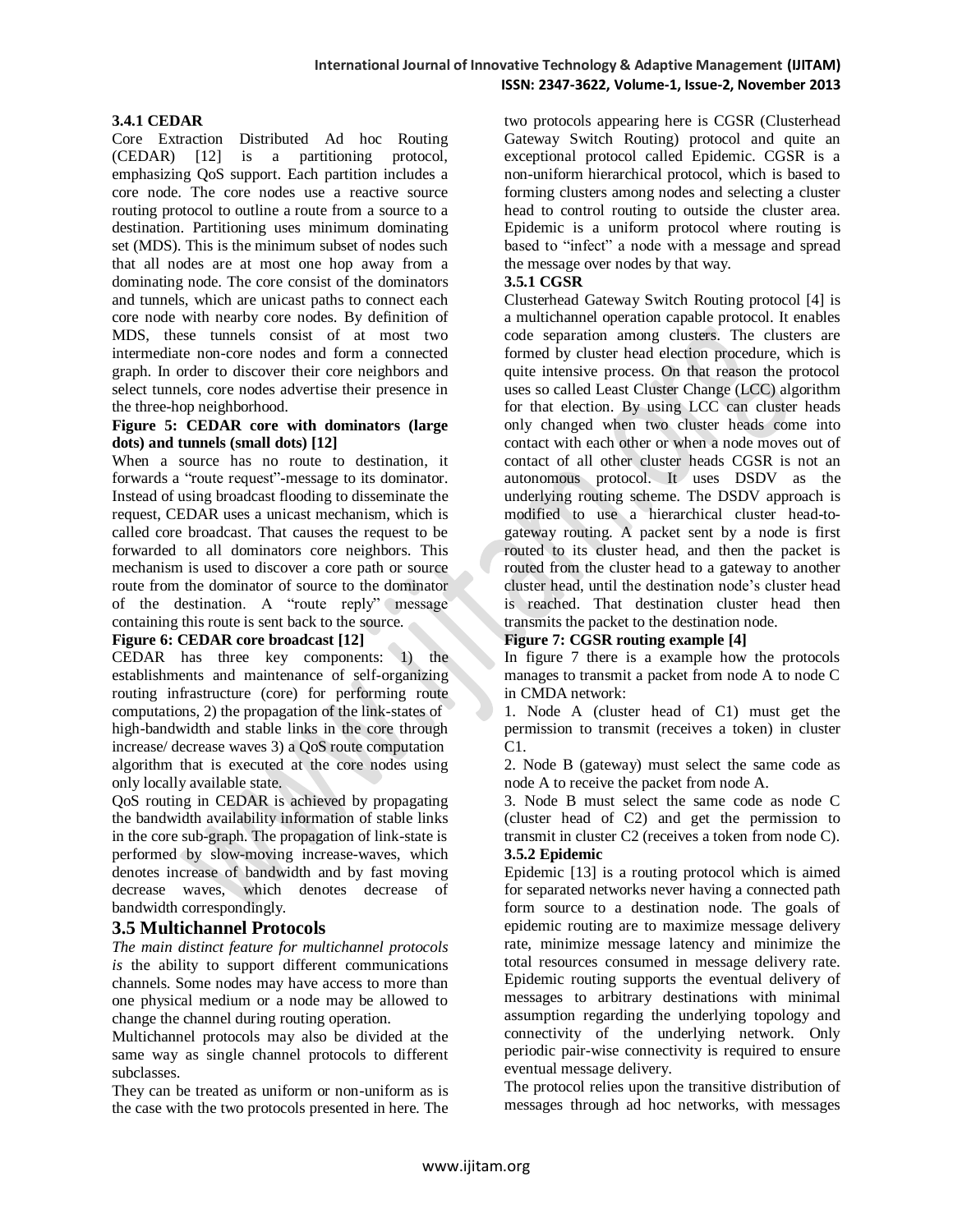eventually reaching their destination. Each host maintains a buffer consisting of messages that it has originated as well as messages that it has received from other nearby hosts. Each hosts stores a bit vector called the summary vector that indicates which entries in their local hash tables are set. When two hosts come into communication range of one another, the host with the smaller identifier initiates an antientropy session with the host with the larger identifier. To avoid redundant connections, each host maintains a cache of hosts that it has spoken recently. During anti-entropy session the two hosts exchange their summary vectors to determine which messages stored remotely have not been seen by the local host. In turn, each host then requests copies of messages that it has not yet seen. The receiving host maintains total autonomy in deciding whether it will accept a message.

#### **(a) (b) Figure 8: Delivering a message between two separated networks [13]**

In figure 8 a source S wants to transmit a message to a destination but no connected path is available (a). Carriers, C1-C3 are leveraged to transitively deliver the message to its destination at some later point in time (b).

#### **3.6 Other than Unicast Protocols 3.6.1 Multicast Protocols**

There is a need for multicast traffic also in ad hoc networks. The value of multicast features with routing protocols is even more relevant in ad hoc networks, because of limited bandwidth in radio channels. Some multicast protocols are based to form and maintain a routing tree among group of nodes. Some other are based on to use routing meshes that have more connectivity than trees. This approach is justified by the reason that maintaining a routing tree can have remarkable control traffic. The problem with a mesh is a tendency to form long-term or permanent routing loops. [14]

#### **Figure 9: Difference between multicast mesh and tree**

**[14].** The multicast routing protocols can be classified into the following categories: [15]

- **Flooding**, in which the multicast packet is flooded to all nodes in the network and with some simple method a broadcast storm will be prevented.

- **Source-based multicast tree (SBT)**, in which a multicast tree is established and maintained for each multicast source node in each multicast group. The multicast packet is forwarded along that tree to every multicast group member.

- **Core-based multicast tree (CBT)**, in which a single shared multicast tree is used to connect all different multicast groups and their members.

- **Multicast mesh**, in which a multicast mesh is constructed instead of a tree.

- **Group-based multicast forwarding**, in which a group of nodes acts as multicast forwarding nodes for each multicast group. Multicast packets are forwarded only by these forwarding nodes. All received multicast packets that are not duplicated are rebroadcast by forwarding nodes to their neighbors.

# **Figure 10: Taxonomy of Multicast Protocols**

Also location based multicast routing protocols could be classified to belong to the multicast categories, but it is even more reasonable to deal these protocols in their own group called geocasting.

Some multicast protocols to be worth mentioning at least by name are DVMRP, CAMP, ODMRP and multicast-AODV.

The Distance Vector Multicast Routing Protocol (DVMRP) is a multicast routing protocol initially designed for wired networks. The modifications to apply the protocol to wireless environments are a method for leaf-node detection, dynamic grafting/pruning and the use of packet duplication check. DVMRP maintains source-based multicast trees so it is a SBT-protocol. The source-based tree is created by first flooding the whole network with the multicast traffic. After that the normal prune operations are conducted. [14] Core-Assisted Mesh Protocol (CAMP) [14] is a meshbased multicast routing protocol, which establishes a multicast mesh for each multicast group. One or more core nodes are delegated to assist in join operations so that flooding is not needed. To join a multicast group, a node first checks if any of its neighbors already is a member of the multicast mesh. If this is true, the node announces a membership request to its neighboring nodes. If there are no nodes to belong the mesh, node sends a join message to one of the core node. The core nodes are not necessarily needed. Because if there is no available core nodes, an expanded ring search is used to find at least one node to belong the mesh.

#### **Table 1: Characteristics of Various Ad Hoc Mobile**

#### **Multicast Routing Protocols [15] Parameters DVMRP AODV CAMP ODMRP**

Multicast delivery structure Sourcebased tree Core-based tree Multicast mesh Groupbased Use of centralized node No Yes (Multicast group leader Yes (Core nodes) No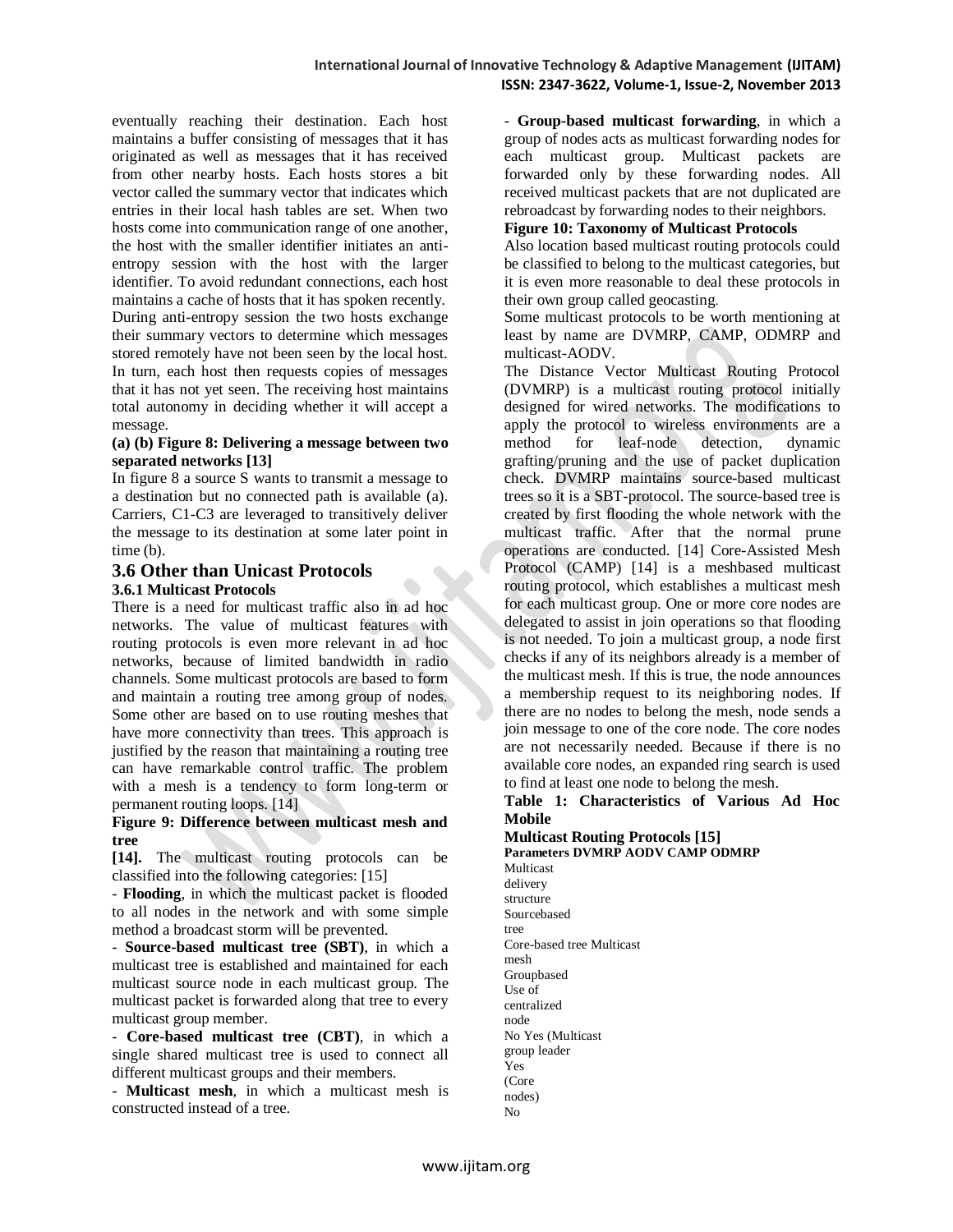Core node recovery N/A Yes Yes N/A Routing scheme Tabledriven On-demand Tabledriven Ondemand Dependence on unicast routing protocol No No Yes No Routing approach Flat Flat Flat Flat Routing metric Shortest path Shortest path to another multicast member along the existing shared tree Shortest path Shortest path

#### **3.6.2 Geocast Protocols**

The goal of geocast protocols is to deliver data packets to a group of nodes that are inside a specified geographical area. Geocast could be understood to a some kind of enlargement of multicast operations. In multicasting nodes may join or leave multicast group as desired. In geocasting nodes join or leave the group by entering or leaving the defined geocast region.

The applications of geocast can vary from military purposes to civil traffic coordination areas. The applicability of these protocols require some location information at hand. Systems to provide location information can be e.g. GPS-based systems. Also other integrated location systems to be based on e.g. communication base stations are probably to be viable.

The protocols to perform geocast operations can be divided to two categories: data-transmission oriented protocols and routing-creation oriented protocols.

To the data-transmission oriented category belons such protocols as Location Based Multicast (LBM), Voronoi diagram based geocasting and GeoGRID. To routingcreation oriented category belongs protocols GeoTora and Mesh-based Geocast Routing Protocol. As an example of geocast protocols one could mention GeoTORA, which uses the unicast routing protocol TORA to transmit geocast packets to a geocast region. In GeoTORA a source node performs an anycast to any geocast group member via TORA.

When a node in the geocast region receives the geocast packet, it floods the packet such that the flooding is limited to the geocast region. [16]

#### **3.7 Protocols by Cost Function**

The classification of protocols according to cost function is based on the idea that there is some variable in network to be minimized or maximized. For example that variable can be the energy consumed by nodes, available bandwidth for a connection or latency.

In ad hoc environment battery energy constrains has gain much attention. This is because of battery energy is more limited from its nature as is e.g. available memory space or computing power.

Protocols to minimize energy used will have the following advantages:

- Minimizing emitted power will allow spatial reuse of frequencies. That will increase the total throughput of network.

- Multiuser interference will be minimized. That will improve the quality of communications channels.

- The battery driven terminals will have longer operation time.

- In military applications low probability of intercept and low probability of detection could be attained.

One protocol to minimize the energy consumed or as it is said – energy conscious protocol - is Minimum Power Routing (MPR). It incorporates physical layer link and link layer statistic to conserve power, while compensating for the propagation path loss, shadowing and fading effects and also interference effects.

The main idea of MRP is to select the path between a given source and destination that will require the least amount of total power expected, while still maintaining an acceptable signal-to-noise ratio at each receiver. [17] [18].

# **4 Applicability of different Protocols 4.1 Evaluation criteria**

Different kind of ad hoc routing protocols are suitable for different kind of network structures and node behaviors. When evaluating protocols one needs some appropriate classification also for the features of performance metrics.

The critical features for ad hoc networks can be classified according to Subbaro [19] to following quantitative and qualitative features. Quantitative features are:

- **Network settling time**, which is the time for a network to reach a stable state and be able to send its first message reliably.

- **Network join time**, which is the time for an entering node or group of nodes to become integrated into the ad hoc network.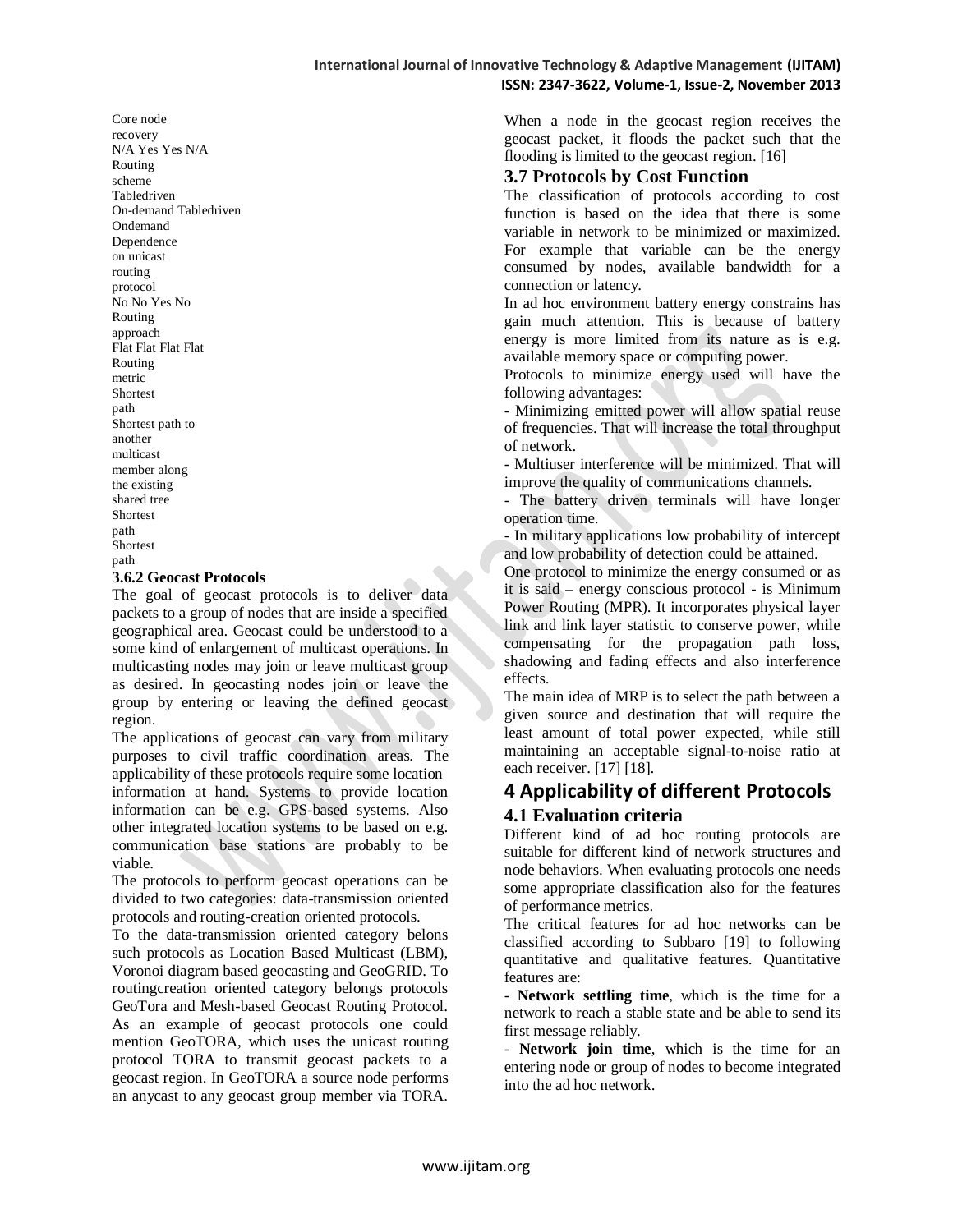- **Network depart time** , which is the time required for the ad hoc network to recognize the loss of one or more nodes, and reorganize itself to manage lacking links.

- **Network recovery time**, which is the time for a network to recover after a condition that dictates reorganization of the network.

- **Frequency of updates**, which is the number of control packets or overhead bytes inside packets to be sent in a given time to maintain proper network operation. This means also same as overhead.

- **Memory required**, which is the storage space required for routing tables and other management tables.

- **Network scalability number**, which is the number of nodes that a network can scale to and still preserve communications.

According to RFC 2501 [20] quantitative metrics for Network routing protocol performances are:

- End-to-end data **throughput** and **delay**.

- **Route acquisition time**, which is a particular concern for on-demand protocols

- **Percentage out-of-order delivery**, which can affect how efficiently transport layer protocols can perform it's own task.

- **Efficiency**, which is an internal measure of protocols effectiveness. It deals with the protocol overhead questions. It could be said to be some kind of utilization ratio between routing effectiveness and overhead.

Network recovery time is an important factor for fast changing dynamic networks. If the recovery time is too long, it causes the network to maintain a too long a time an unstable state. That causes routing errors to happen, which on its side causes lost packets and needs for retransmissions.

Frequency of updates is also a meaningful parameter for bandwidth constrained radio networks. If the protocol needs too often or too large update packets to be sent, it will consume in dynamic networks too much available total capacity.

Network scalability number has a meaning when there is a need for large scale networks to be constructed. The large scale is not a clear term, but the number of nodes can surprisingly grow up, when ad hoc environments reach their success. In military environments scalability is an essence.

The qualitative critical features are the following:

- **Knowledge of nodal locations**. Does the routing algorithm require local or global knowledge of the network?

- **Effect to topology changes**. Does the routing algorithm need complete restructuring or incremental updates?

- **Adaptation to radio communications environment**. Do nodes use estimation knowledge of fading, shadowing or multiuser interference on links in their routing decisions?

- **Power Consciousness**. Does the network employ routing mechanisms that consider the remaining battery life of a node?

- **Single or multichannel**. Does the routing algorithm utilize a separate control channel?

- **Bidirectional or unidirectional links**. Does the routing algorithm perform efficiently unidirectional links?

- **Preservation of network security**. Does the routing algorithm uphold the fidelity of the network, for example low probability of detection or interception and overall security features.

- **QoS routing and handling of priority messages**. Does the routing algorithm support priority messaging and reduction of latency for delay sensitive real time traffic? Can the network send priority messages even when it is overloaded with routine traffic levels?

- **Real-time voice and video services**. Can the network support simultaneously real-time multicast voice and/ or video on-demand services while supporting other routine traffic services?

The RFC 2501 also mention some qualitative properties. One feature not mentioned above is **ability to use multiple routes** to avoid congestion.

One very important question is, if a protocol is able to use only bi-directional links. Decision not to use unidirectional links, may have noticeable effects to total network throughput. Quite many ad hoc protocols are only operating at bi-directional links, some to mention are e.g. DSDV and AODV. Unidirectional links in ad hoc environment are not exceptions, because of asymmetrical nature of radio channel caused by interference, jamming and different receiver or transmitter characteristics.

Quality of services and support for real time services, including priority messages and data packets, is an acute problem to be solved. Applications to need these services will emerge most probably in all ad hoc network solutions, so the implemented routing method should support that need. Also scalability and congestion avoidance / management will be a main feature for any routing protocol to be used in any real life implementations.

# **4.2 Small Scale Static Networks**

When choosing a routing protocol for a small-scale static network there is not so many constrains to take into account. Because of small size and minor node movements, proactive protocols have no problems to keep up with their tables. Non-uniform protocols would surely be overkill. The question to be important may be closely associated to energy constrain issues, when dealing with e.g. sensor networks or with laptop computers. Also questions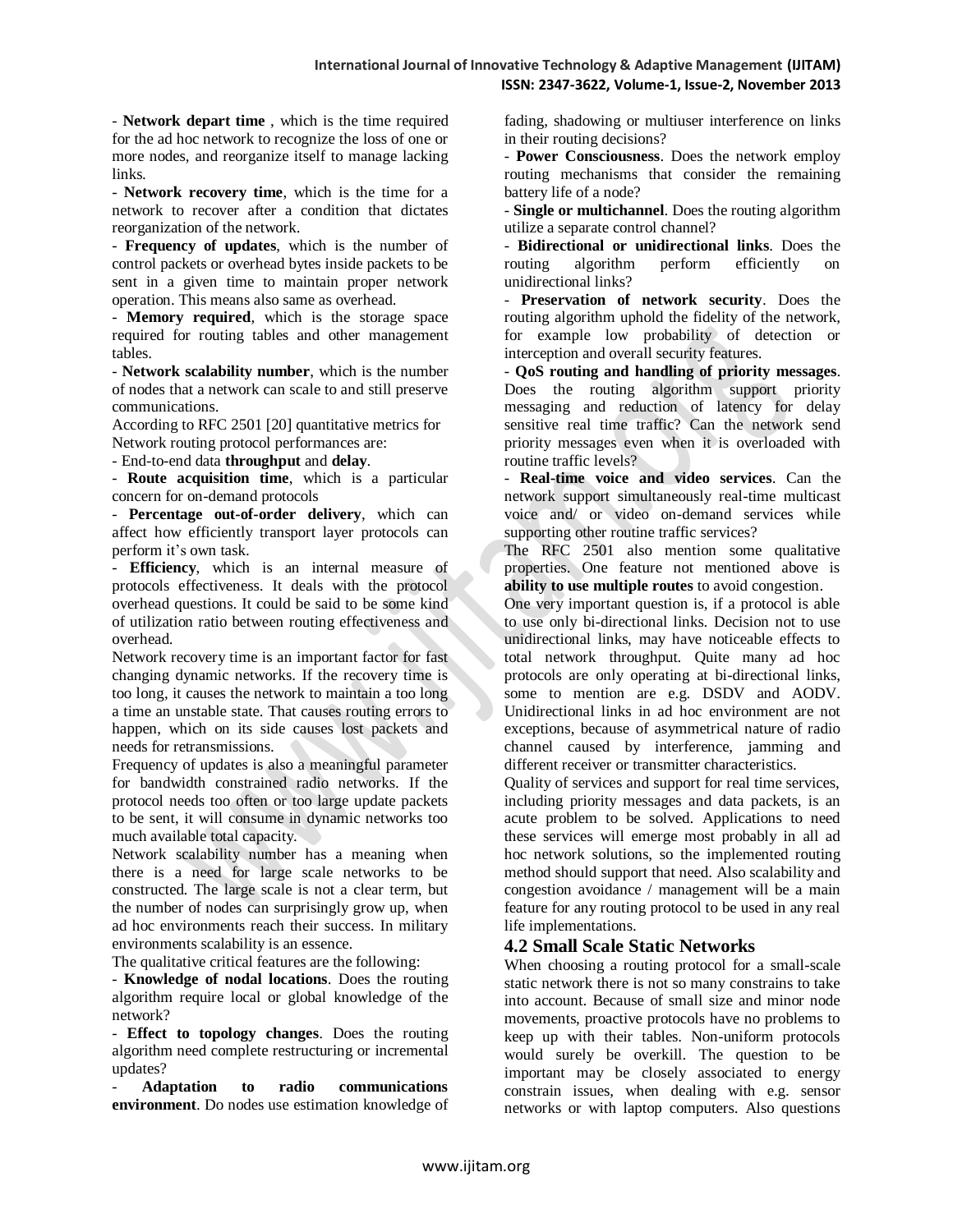related to real time voice or video services may be relevant.

Ability to use multiple routes could be an important issue. That is because of ever increasing interference phenomena, typical for license-free radio bands. A sudden appearing interference should not interrupt the ongoing voice transmission, but the routing protocol should be able to manage that situation seamlessly.

From presented protocols GSR or WRP may be the right selection, but also one should consider to use some mesh based multicast protocols e.g. CAMP. The advantage for the mesh-based approach is the ability to maintain several routes, which is a robust method against interference as well as for managing the movement.

Also with small scale static networks there can be quite heterogeneous assortment of devices, each of these having different capabilities to forward traffic. So even when selecting a protocol for an "easy" case there is still some constrains to be considered. But if a protocol is able to use e.g. different metrics per link, this is probably a resolvable question.

#### **4.3 Large Scale Networks**

Scalability is a problem to suddenly pop-up. Normally engineers are able to forecast the use of their inventions, but there are too many opposite examples. In military and also in civil defence areas there is an evitable need to scale networks up to several hundreds or even thousands nodes. Normally networks simulations have been conducted only node numbers around 20-50 nodes [21], [7]. Although sometimes simulation has been conducted by node numbers e.g. 500 [22]. In large-scale networks some kind of node partitioning comes its right value. The traditional method has been to use hierarchy for partitioning, but neighbor selection methods are emerging. With the hierarchical structures there is a problem that routes not necessarily are not always the best possible. Nearby nodes to belonging different clusters are not able to use the shortest and in many case the best route. Neighbor selection protocols as FSR, ZPR and OLSR may be the answer to scalability problems in large networks.

In large-scale networks there is also a problem of separated networks lately to join as a part of the main network. There will be quite much control traffic to join two, say as an example one 100 nodes and the other 20 nodes, networks together. If we could use a protocol like Epidemic to carry with some probability the control traffic between networks before the actual joining, the control traffic storm would be alleviated. One obvious feature for large-scale networks is that not every node is equal. Obviously some nodes require to use energy saving protocols as some would like to use protocols to ensure maximum QoS. The

question arises if we need to separate large networks to cluster, which inside uses different protocols according their needs. Or should we have a metaprotocol to deal with all different kind of protocols that are needed to cover all states of a large network.

# **4.4 Dynamic Networks**

Dynamic networks are the main challenge, because we are able to manage with many large different networks, as is the case with the Internet. But when we have same problems in dynamic environments, there is vast number of trade-offs to consider. If we want the route acquisition time to be modest we should prefer table-based i.e. proactive protocols, but when using proactive protocols with dynamic networks, there is a burden of too many and too frequent update messages.

With dynamic networks we obviously have to apply reactive protocols and admit some kind of increase in route acquisition time and also we have to accept that in case of route interrupt it will take some time to reestablish a connection. The use of unidirectional links comes at stage in that situation. If we have remaining unidirectional link towards receiving node, it makes no sense to interrupt the whole connection if we still can use that route for voice stream to one direction. At the same time a route acquisition process could be started and a new route should be taken in use when it is operational.

For dynamic networks some kind of reactive protocols are most probably the right selection. But at the same time we have to think if there are some parts of the network, which are not in dynamic state. These static nodes could be used to maintain some kind of core for routing purposes. The core nodes could be used by mobile nodes to behave as some kind of base-stations, and a mobile node should only to decide if it directs its traffic to a neighboring node or to a core node. That is exactly the idea used by hierarchical protocols, but that time the application area is to manage the mobility not as much the size.

# **4.5 Summary of Applicability**

It is possible to construct some kind of suitability chart to be used for protocol evaluation. Below there is one such chart, which is based only to intuitive assumptions about earlier mentioned design principles.

#### **Figure 11: Suitability of Different kind of Ad hoc Routing Protocols**

The assumptions made are the following:

- Proactive protocols have poorer performance characteristics with high mobility networks than reactive have. This is based on the fact that with high mobility it is not an easy task to manage consistent network information in all nodes.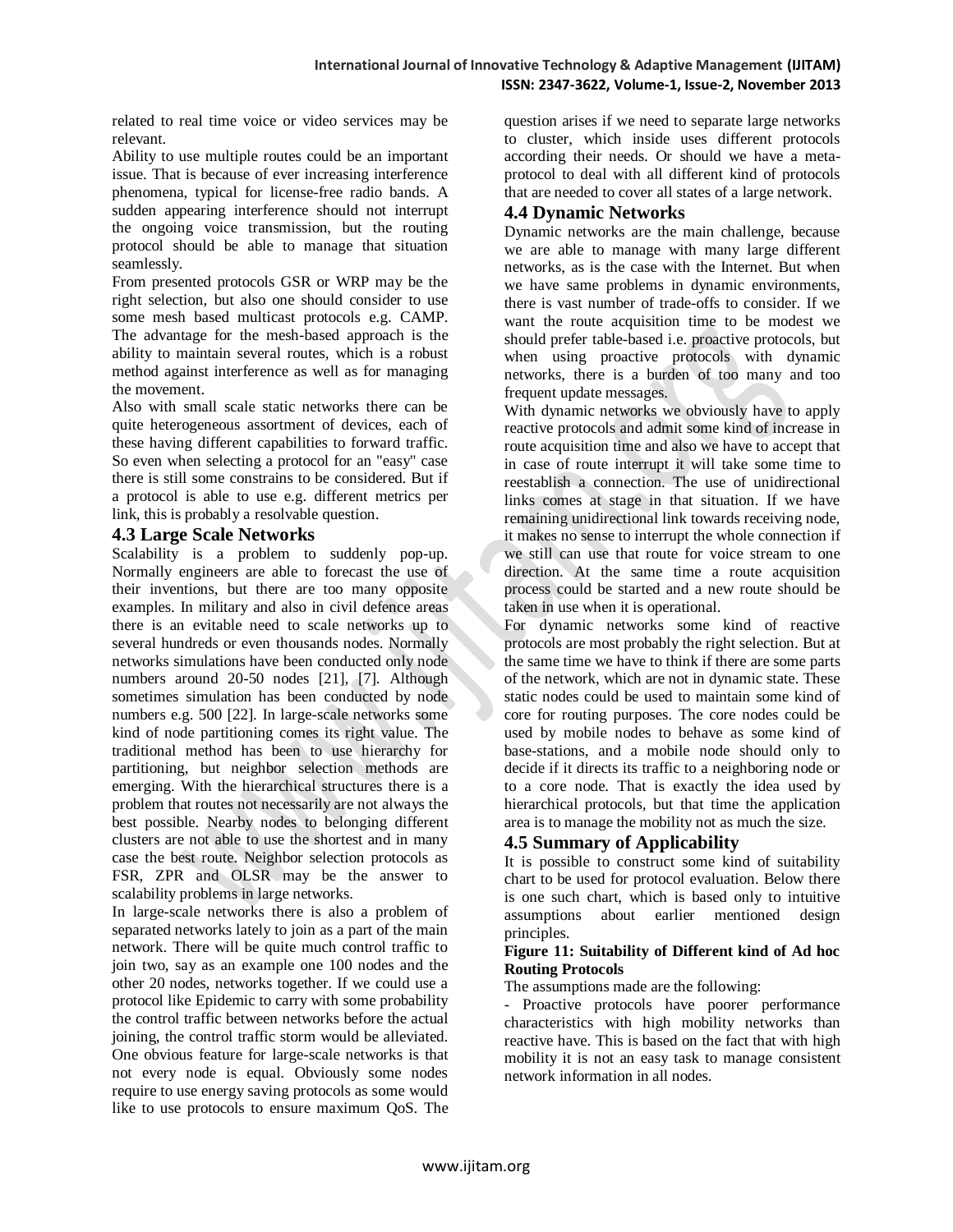- Topology-based protocols have the disadvantage to disseminate the topology information over the network. As the network size grows, it is a complicated task to transfer high amount of topology information especially over low bandwidth wireless links. Destination based protocols are assumed to scale a little bit better, because of smaller control traffic amounts.

- With very large size some kind of differentiation is an essence. The differentiation can be based on hierarchical structures, but these are hard to maintain while the network is in high mobile state. So the neighbor selection protocols are preferred over partitioning protocols when mobility increases.

# **5 Conclusions**

As it can be seen, there is vast number of different kinds of protocols. Only minority of the presented protocols will attain a technical or commercial success, one would forecast. Each of these protocols has some common goals. Every protocol has the ability of distributed routing calculations and every protocol try to manage the consequences caused by mobility of nodes. But the means are such different as they can be.

The presented taxonomy of routing protocols is a meaningful attempt to clarify the vast field of ad hoc routing protocols. It is so because it tries to reveal the main design and implementation principles behind protocols. The taxonomy is a little bit complicated and it is not always an easy task to classify a protocol according to that taxonomy, but the meaning of classifying is try to get some rough basis for protocol's performance evaluation. It should be assumed that same kinds of protocols behave quite the same way in simulations.

When comparing the simulation result of presented protocols, there is a little difficult situation to reach a common understanding about the results. This is because of every simulation has been conducted according to different premises. One question arises if there should be a common framework for tests and simulations. That definition could be a part of e.g.<br>RFC 2501, which concentrates to routing which concentrates to routing performance issues and evaluation of protocols.

When choosing a protocol to a specified network one should consider the following issues:

- What is the size of the network? If the network could be considered or forecasted to be large, the chosen protocol should support scaling issues.

- What is the degree of mobility; how often links are assumed to cut off. Some protocols (usually reactive) have better performance over some other protocols (usually proactive) when mobility is high

- What are the requirements of user applications for the underlying network. Real-time applications require quite different services compared to non-time critical message delivery. When the network structure and the node behaviors are understood, the right or at least near optimal protocol could be chosen. It is quite inevitable that inside the same network many different protocols should be implemented to cover all the networks states. Some kind of mixture of mutually compatible protocols could be needed. The other way to reach the goal is that protocols will merge and form a protocol, which has all the wished properties, but none of the weak ones. This can be a way to make a giant protocol to be good at theory, but in practice not a viable solution.

To fulfill all different demands some kind layerbased approach would be a considerable solution. One layer of the protocol stack could perform the task of managing scalability, as is the case with FSR, the other layers could handle the needs for power consciousness, multior geocast operations and unicast respectively.

# **References**

[1] E.M. Royer, C-K. Toh, A Review of Current Routing Protocols for Ad-Hoc Mobile Wireless Networks, IEEE Personal Communications Magazine, April 1999, pp. 46-55. http://www.cs.ucsb.edu/~eroyer/publications.html [2] N. Nikaein, H. Labiod, C. Bonnet, "DDRDistributed Dynamic Routing Algorithm for Mobile Ad-Hoc Networks", Proceedings of the First Annual Workshop on Mobile Ad Hoc Network&Computing, MobiHOC 2000, Boston, pages 19-27, August 2000. http://www.eurecom.fr/~nikaeinn/ddr.pdf [3] L.M. Feeney: "A Taxonomy for Routing Protocols in Mobile Ad Hoc Networks", SICS Technical Report T99/07, October 1999. http://www.sics.se/~lmfeeney/research.html [4] C.C. Chiang, H.K. Wu, W. Liu, M. Gerla, "Routing in Clustered Multihop Mobile Wireless Networks with Fading Channel", Proceeding of IEEE Singapore International Conference on Networks SICON'97, pages 197-212, April 1997. http://www1.ics.uci.edu/~atm/adhoc/papercollection/ gerla-routing-clustered-sicon97.pdf [5] C-K. Toh, "Associativity-Based Routing Protocol to Support Ad-Hoc Mobile Computing", Wireless Personal Communications Journal, Special Issue on Mobile Networking and Computing Systems, Vol. 4, No. 2, pp.103-139, March 1997. http://citeseer.nj.nec.com/context/738649/0

[6] T. Chen, M. Gerla, "Global State Routing: A new